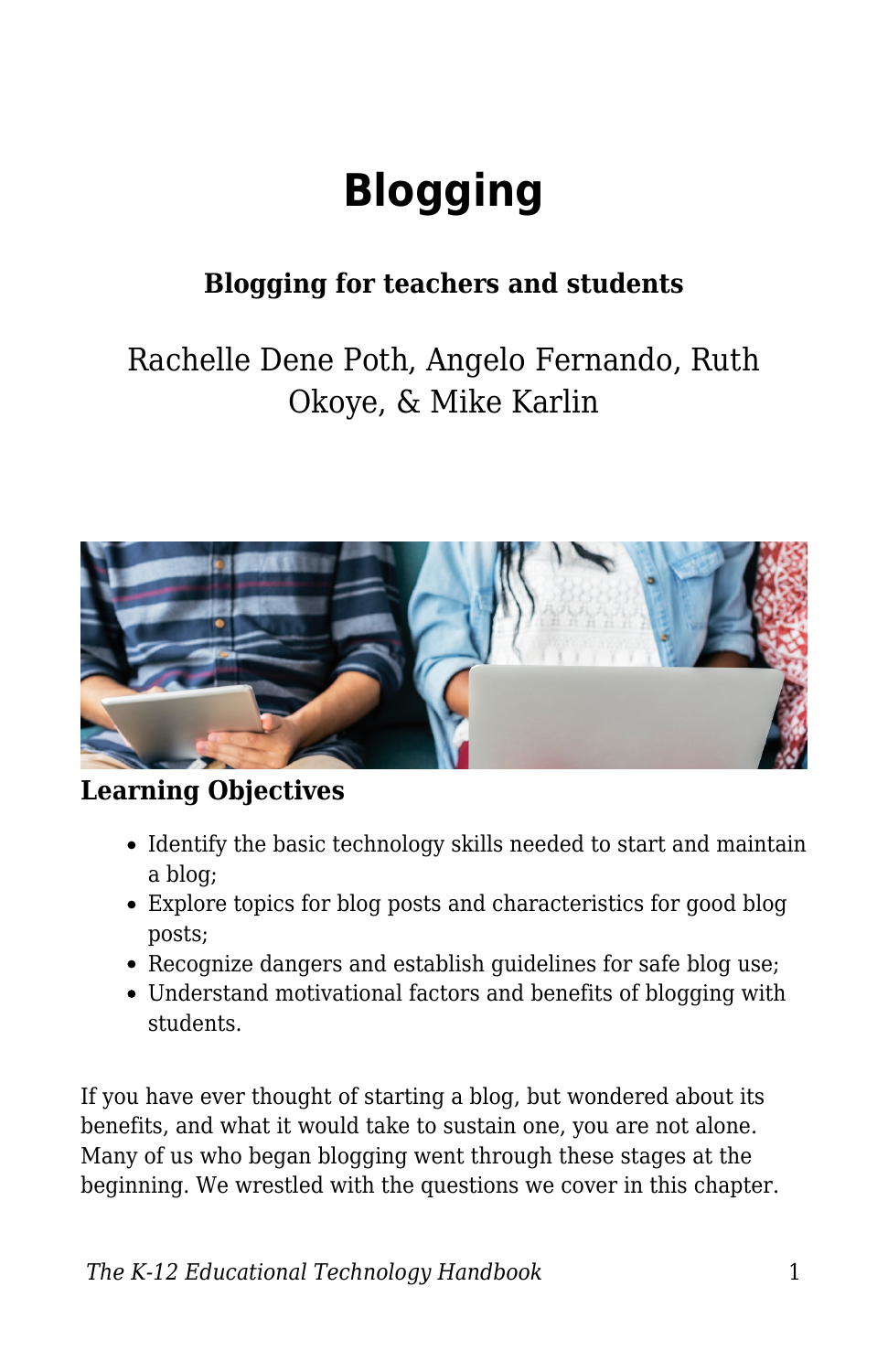Likely the questions that you may have yourself. The goal of this chapter is to give you the courage to start your own blog, and offer some helpful information and skills to get started on your own.

Additionally, bringing blogging into your classroom can bring unique challenges in regard to student safety and digital citizenship. We will discuss best-practice strategies for getting your students engaged in blogging and more importantly, blogging safely.

Overall, bloggingf for both teachers and students can be beneficial because expressing one's thoughts, especially when it is in a personal area of interest can be uncomfortable for some. With blogging, teachers and students have a platform where they can put down their ideas, their questions, set personal goals, innovate and use their space as a guide for continued personal development. It becomes a tremendous resource for students to learn to reflect and to see their growth along the way, with the support of teachers in the process. Blogging is a safe space where students can simply write, reflect, and learn in more personalized and meaningful ways.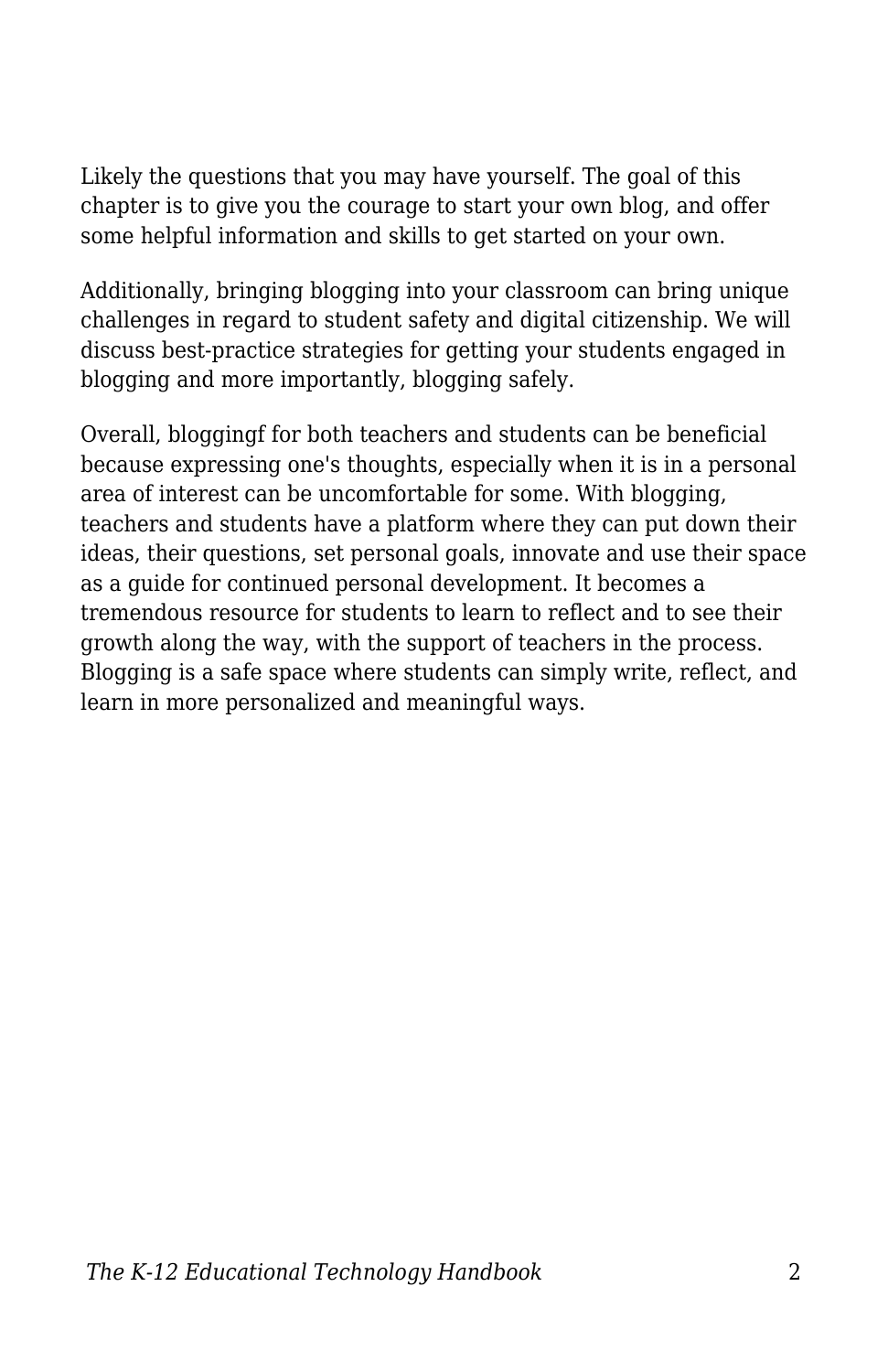#### **Key Terms**

#### [Blog](https://edtechbooks.org/k12handbook/glossary#blog)

an online tool, similar to a journal, where a user can write entries (called posts)

[Blog Post](https://edtechbooks.org/k12handbook/glossary#blog_post)

a single blog entry on a specific topic

[Blogging Platform](https://edtechbooks.org/k12handbook/glossary#blogging_platform)

an online site like Weebly or EduBlogs where blogs are hosted

[Digital Citizenship](https://edtechbooks.org/k12handbook/glossary#digital_citizenship)

the skills and knowledge students need to fully participate in society via online tools, including safe and respectful use

## **Blogging for Teachers**

Think of a blog like an online journal. They are the perfect place to share ideas, post reflections, discuss upcoming lesson possibilities, and connect with other teachers, administrators, and K-12 stakeholders.

### **Benefits of Blogging for Teachers**

- Sharing your resources with others
- Reflecting on your lessons, classroom, school, etc.
- Staying on top of trends in your subject area
- Sharing student work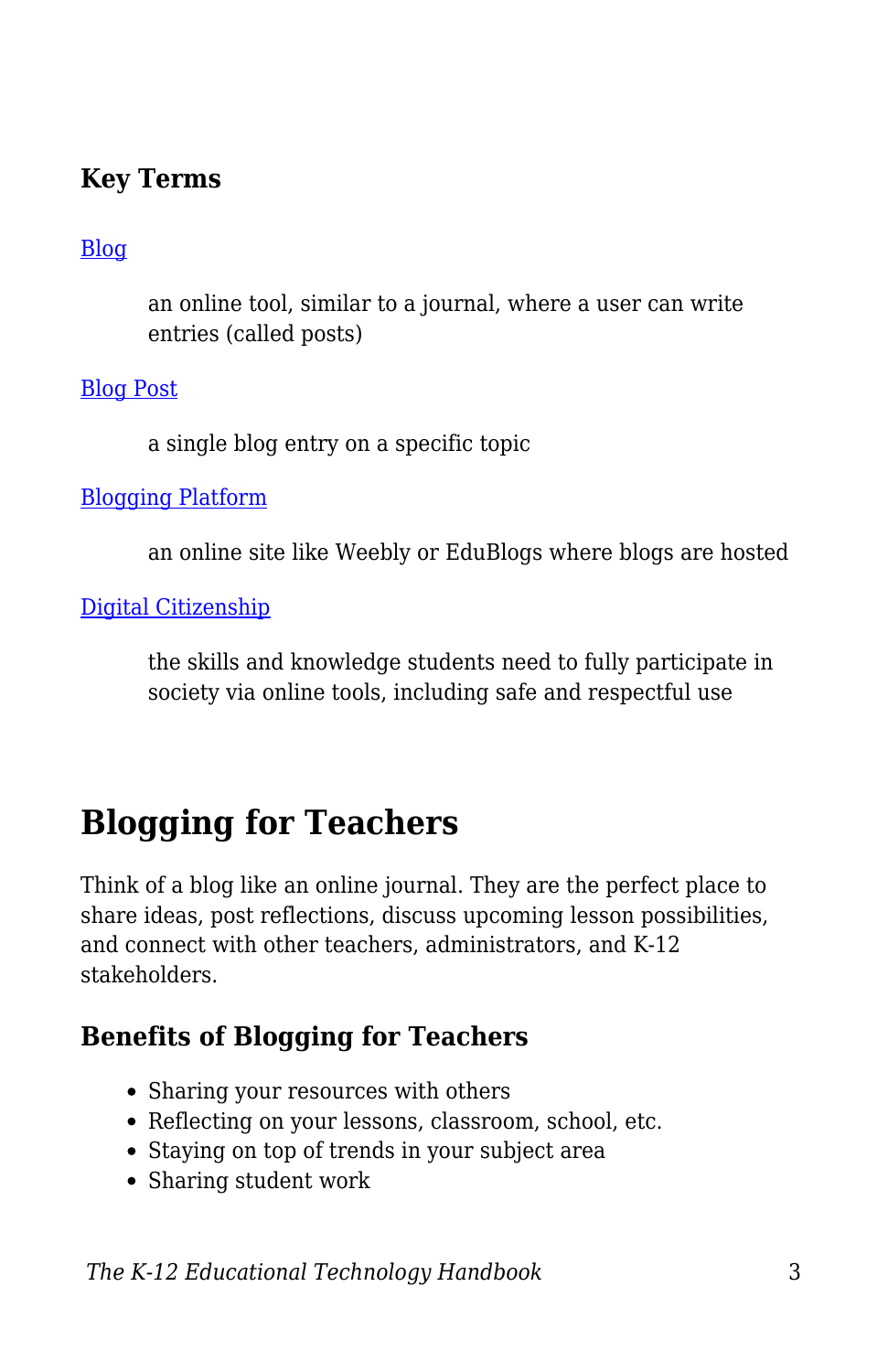Directing your own professional development

## **Questions to Ask Before Blogging**

Will a blog be part of a school website? If so, what are some considerations to keep in mind? Do I need to use images/photographs that conform to district or school policy? Do I need to use a specific writing style? Will my posts need to be approved by a school or district administrator?

Starting your own 'independent' blog outside of your school. How much leeway do you have in terms of using school logo or digital material created in school or your class? Can you reference your school or classroom or do you need to keep your posts more anonymous?

#### **Purpose of the Blog**

It's important to think about why you're starting this blog, who the audience will be, what you hope to accomplish, etc. It's usually best to start with one or two main goals for your blog, and always keep a specific audience in mind. This will help you keep your focus narrow, and you can always expand from there!

#### **Linking to Social Media**

If you are an independent blogger, would your school let your posts be shared to their social media sites? How can you tell the story of your school in the most effective way? Conversely, how much approval would you need to link to (or embed) media created by your school/district?

#### **Platform for the Blog**

Choosing a platform is just as important as deciding who your audience will be. Some options to consider are listed below: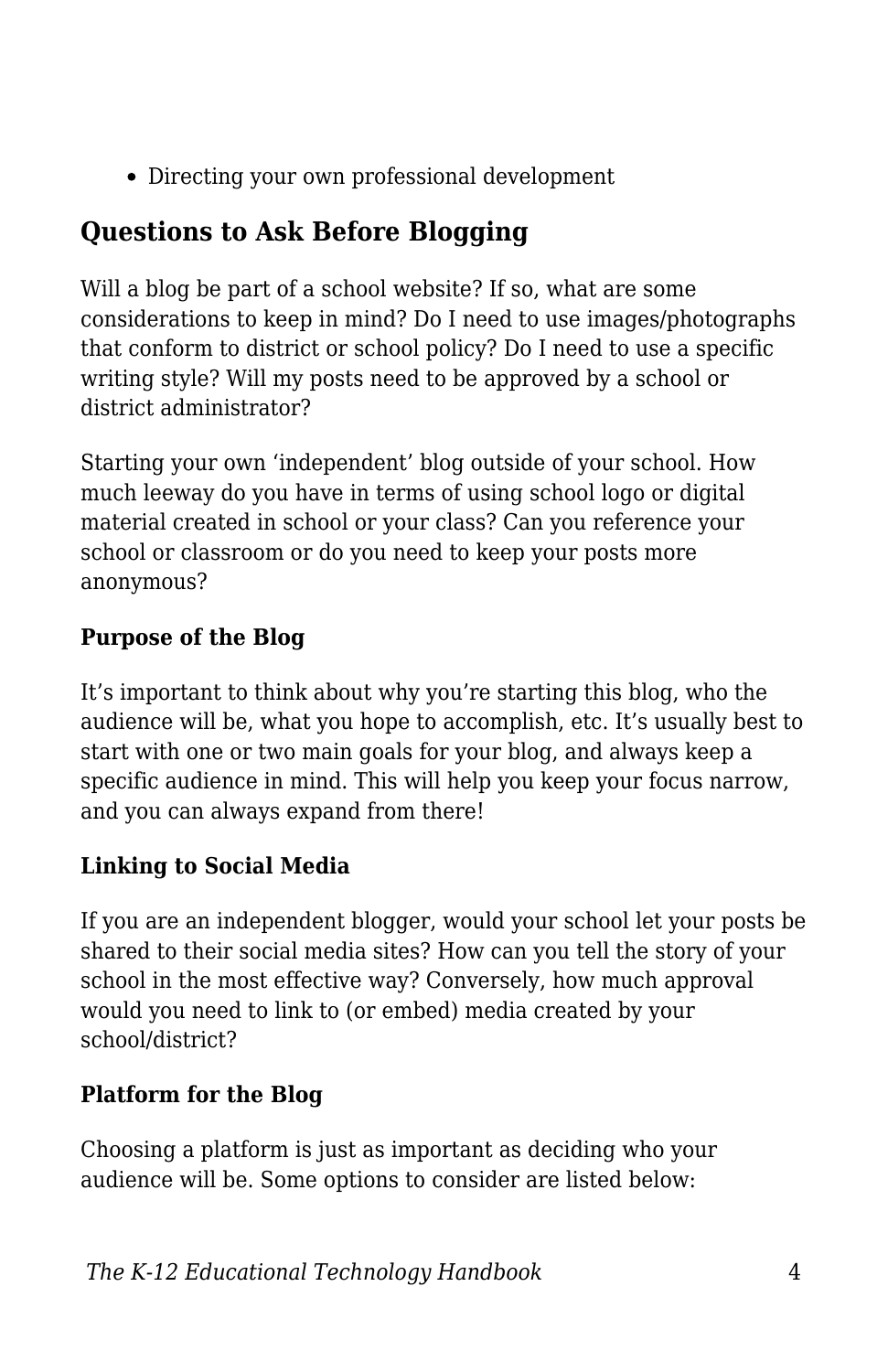| Platform                      | Price                                                                                                                                             | <b>Features</b>     | <b>Tutorials</b>                                       | <b>Example Blog</b>                   |
|-------------------------------|---------------------------------------------------------------------------------------------------------------------------------------------------|---------------------|--------------------------------------------------------|---------------------------------------|
| Weebly<br>[http://weebly.com] | $$0 - $25$ /month<br>[https://www.weebly.com/pricing] [https://edtechbooks.org/-wwo] [https://edtechbooks.org/-af] [http://www.edtechroundup.com] | <b>Feature List</b> | <b>Beginner's Guide to Weebly</b>                      | Edtechroundup                         |
| <b>Wordpress</b>              | $$0 - $25$ /month<br>Thttp://wordpress.com/pricing/l [https://edtechbooks.org/-kCZ] [https://edtechbooks.org/-kCZ] [https://edtechbooks.org/-kCZ] | <b>Feature List</b> | <b>Wordpress Blog Tutorial for</b><br><b>Beginners</b> | Rdene915<br>[http://www.rdene915.com] |

## **Technology Skills for Blogging**

In general, you won't need a lot of advanced technology skills for creating and maintaining a blog. Most blogging platforms are designed to be user friendly so that even people who aren't as comfortable with technology can still create a blog. As long as you're comfortable with basic text editing features like changing fonts, inserting links, and things along those lines, you should be fine for most blogging tasks.

Plus, if there's ever anything you run into that you're not familiar with, YouTube has tons of wonderful tutorials. For example, this [blog](https://www.youtube.com/watch?v=NjwUHXoi8lM) [tutorial \[https://edtechbooks.org/-Ae\]](https://www.youtube.com/watch?v=NjwUHXoi8lM) provides a great introduction to blogging and covers a lot of the basic terminology you might want to become familiar with. Overall though, don't let blogging be intimidating, even if you don't consider yourself a technology whiz!

### **Managing the Time Commitment for Teacher Blogging**

One of the biggest concerns teachers can understandably have when starting a blog is the time commitment. Teachers are already pressed for time, and adding a new task (especially if it's your first time blogging) can seem like an overwhelming task.

However, once you get your blog set up and become familiar with the posting process, blogging rarely takes more time than it takes to write your post. In other words, as long as you have the time to write, you have the time to blog! Plus, as mentioned above, becoming a regular blogger can lead to all sorts of wonderful benefits that can help improve your classroom and your teaching practice.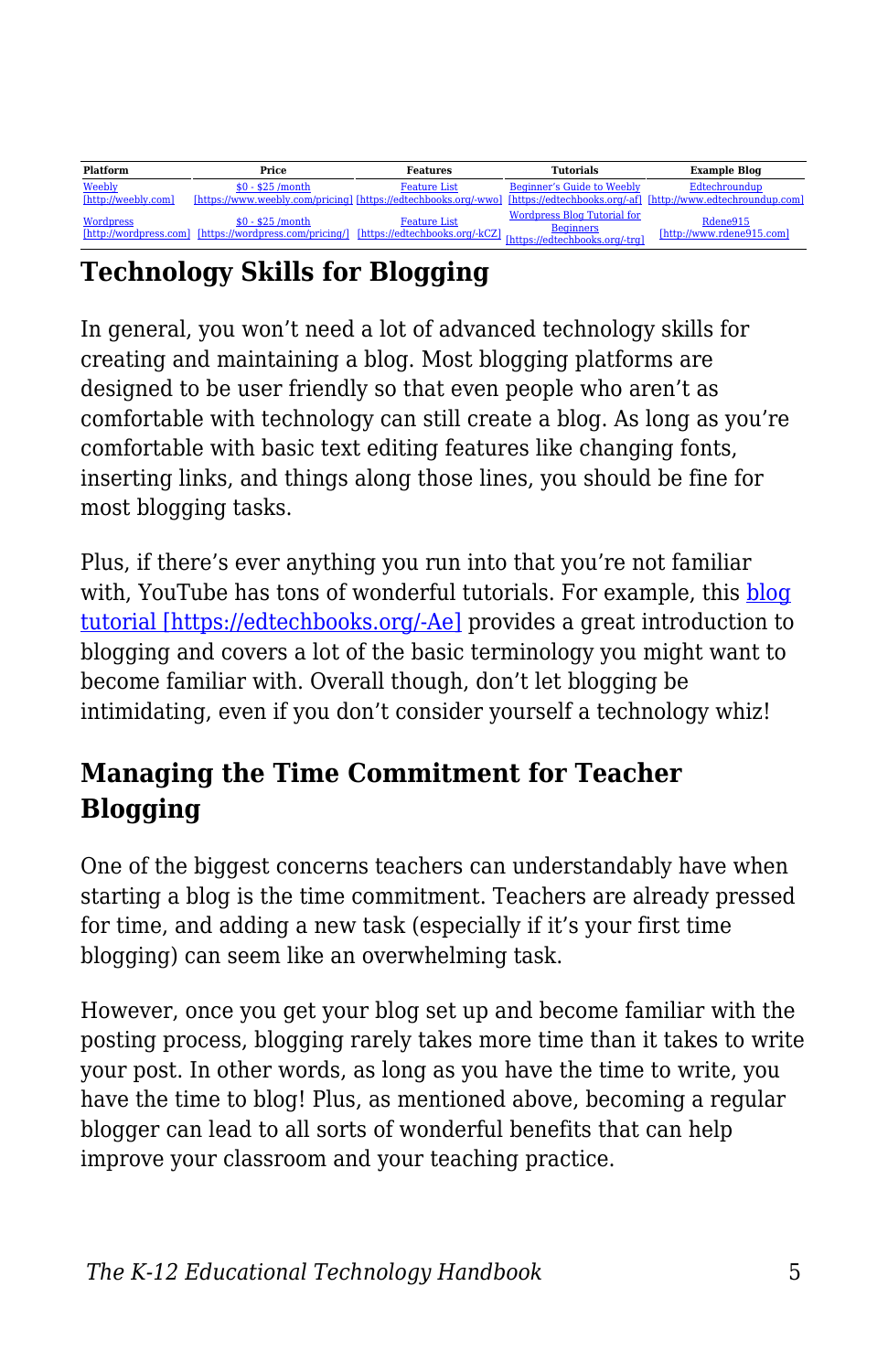For example, research suggests that reflecting on teaching practice can lead to improved lesson and learning quality within the classroom. Blog posts offer an excellent place to reflect on lessons, discuss what worked and what didn't, and to share these reflections with colleagues and peers. Plus, teachers can then get feedback on the lesson from others who have tried similar lessons or who might have ideas for improvement.

One tip that works well for some is to have a document open throughout the week, and as you have ideas (or a few free minutes) jot them down in the document. After a week of thinking about a particular idea, you'll likely have a solid start to a post, and only need a short amount of time to clean it up and finalize it.

It also helps to write about what you know. If you want to post about a lesson you recently implemented, or a new classroom management strategy you're trying, writing these types of topics will usually come easily and quickly since you're already deeply familiar with them from implementing those ideas in your own classroom. We'll talk about this more in the Content Creation section below.

In short, blogging can take as little or as much time as you'd like. Set a goal for how many posts you'd like to create over a week or a month, and go from there. Plus, like anything else, blogging will get easier and faster the more you do it, so stick with it!

## **Content Creation for Teacher Blogging**

Getting started with a blog sometimes brings many questions to mind such as: *What should I blog about? How do I come up with ideas? What do people look for in a blog? How often should I post and how long should my posts be?*

Teachers have many ideas and experiences that can be shared in their educational community, and these experiences are beneficial to other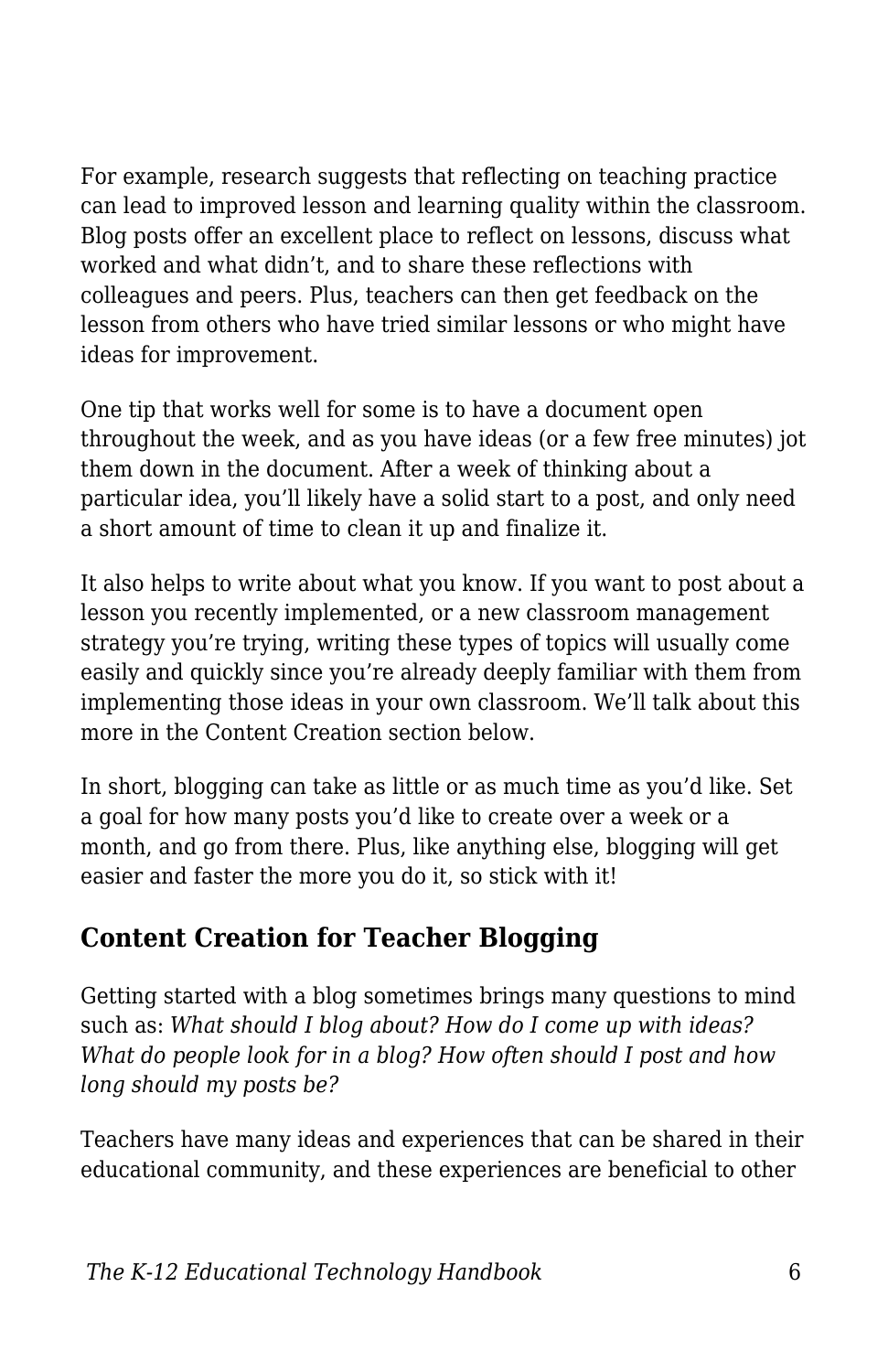educators looking for new ideas, strategies, or tools to use in their classroom. For example, Richard Byrne's blog, [Free Technology for](http://www.freetech4teachers.com/) [Teachers \[https://edtechbooks.org/-BHa\]](http://www.freetech4teachers.com/) is an excellent place where teachers can explore new resources, ideas, and experiences that they could implement within their own classroom!

Getting started with a blog is the most difficult part. Where exactly do you begin coming up with content? Some recommendations are to simply think about some of the activities that you have been doing in your classroom that have been successful or perhaps even some which have not gone so well. Writing about either of these would make a great blog post because you are sharing your experiences which can always provide helpful information to others considering similar strategies or tools, or for someone who has tried to do the same thing you did, but didn't have the same result.

For preservice teachers, you could blog about a field experience you had, a lesson plan you designed, a book review you wrote, or discuss ideas for future classroom management plans. Any topic that you are interested, or that you cover in a class would be perfect for writing a blog post.

As educators, we are constantly learning and we benefit by sharing our experiences so that we can learn from each other and continue to grow. By opening up about our experiences, our successes, and even our failures, we help one another and we provide a good model for our students in the classroom.

As part of teaching, we have to be reflective in our practice and that can be done after each class that is taught, at the end of the school day, the end of a week, or even on a completely random basis. Reflecting over our practice helps us better understand what went well, and where improvements can be made moving forward. However, these reflections make great content for blog posts. People read blogs because they are looking for new ideas, trying to find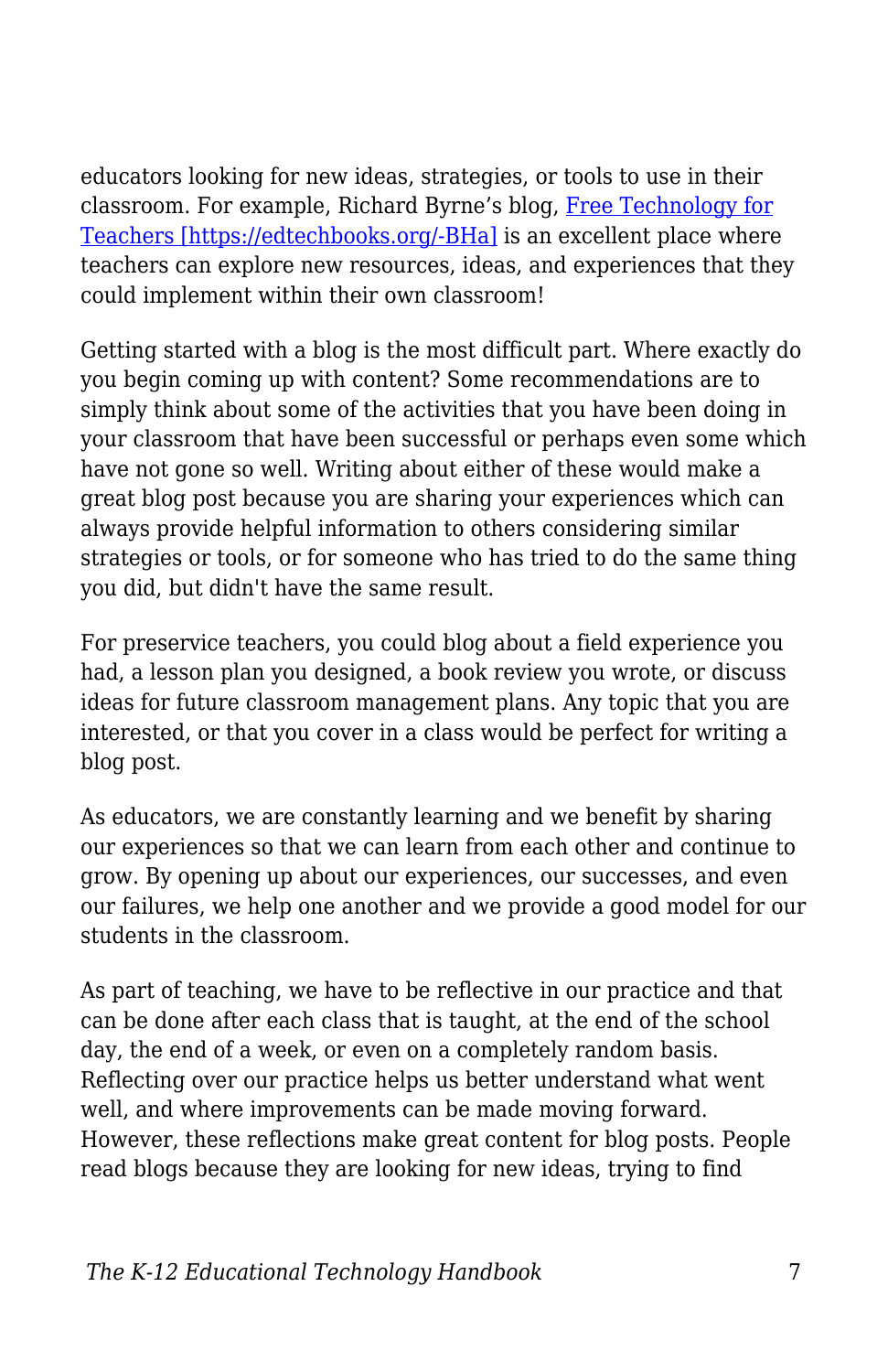someone who has the same questions, or folks who had a similar experience or a frustration. Authentic experiences that are shared, with examples or suggestions of how to move forward, to make changes, or to get started with something new are always welcome themes in blog posts.

## **Example Teacher Blogs**

- Kindergarten Teacher [Ms. Cassidy's Classroom](http://mscassidysclass.edublogs.org/) [\[https://edtechbooks.org/-GZP\]](http://mscassidysclass.edublogs.org/)
- [Vicki Davis \[http://www.coolcatteacher.com/\]](http://www.coolcatteacher.com/)
- 5th Grade Focus [Life in the fifth grade](http://www.lifeinfifthgrade.com/) [\[https://edtechbooks.org/-ME\]](http://www.lifeinfifthgrade.com/)
- [Two Techie Teachers \[https://edtechbooks.org/-aWIu\]](http://2techieteachers.blogspot.com/)
- [Teaching to Inspire with Jennifer Findley](http://teachingtoinspire.com/blog) [\[https://edtechbooks.org/-GHL\]](http://teachingtoinspire.com/blog)

## **Blogging with Students**

There are endless benefits to having students blog in the classroom. Blogging is a great way to encourage students to express their ideas, be creative, develop confidence in writing, to communicate and collaborate with peers and the teacher. Blogging helps students to work on their online presence and become reflective in their learning as well.

Getting students started with blogging can sometimes be a challenge, as it may seem like a scary experience, or something totally different than simply writing on a piece of paper. However, once you share the purpose behind the use of blogs, how students will be assessed, and reassuring them that it is just a different manner of conveying information that can be done anywhere, using their device, students tend to feel more comfortable and look forward to the experience.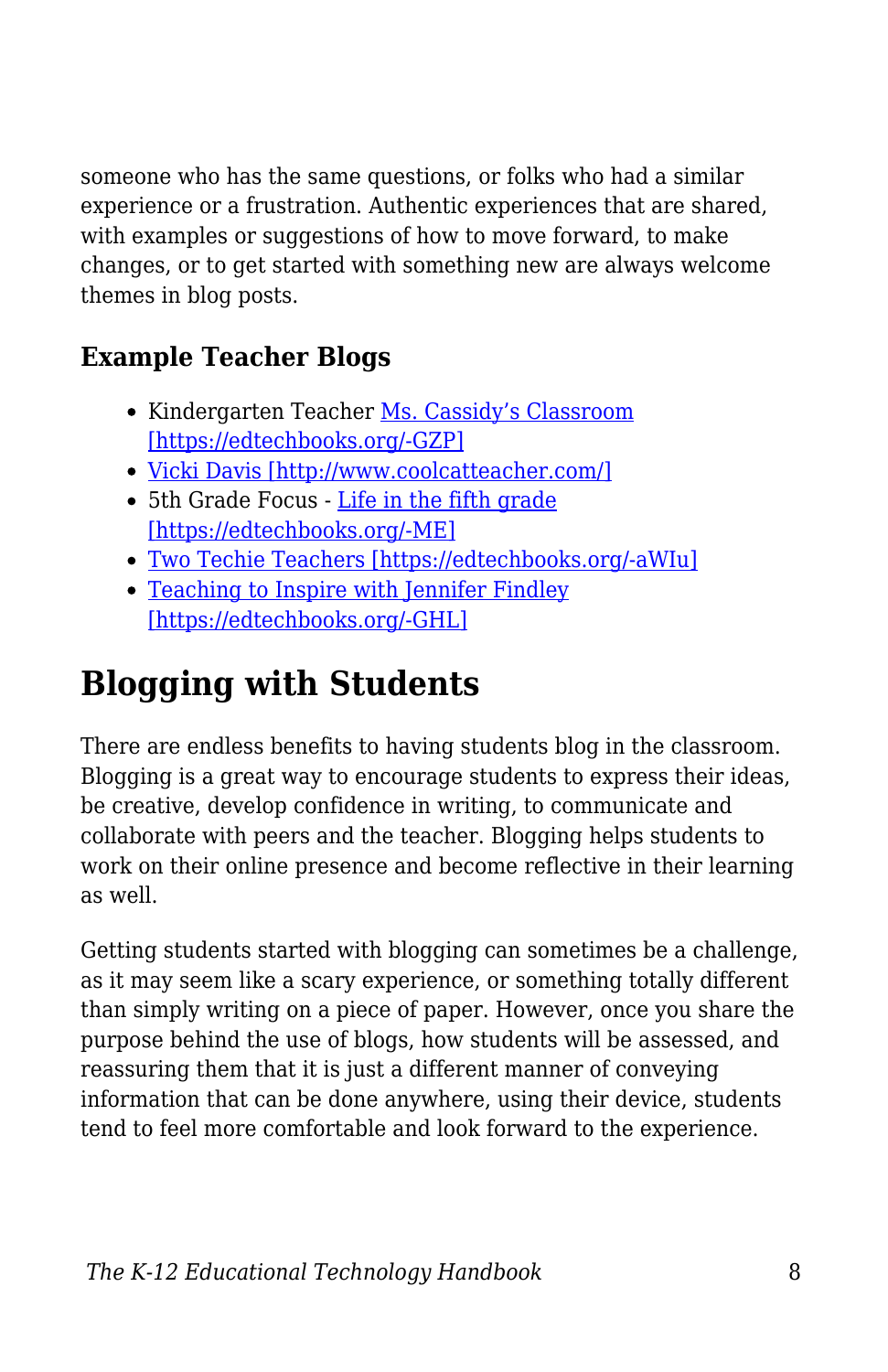### **Getting Started with Student Blogging**

In order to get started, look at the various platforms available for blogging. There are some options that integrate with different learning management systems and other tools which have blogging features as part of their platform. Find one that will meet your students' level, content area, and especially their needs. Some possible options are Seesaw, Google Suite Blogger, Edublogs and Kidblog. Depending on your choice, there may be additional features available which will open up additional learning opportunities for your students. For example, integrating the blogs into a digital portfolio to track student growth over time.

Once you decide on the blogging platform, first set up the class blog page. Personalize the page by selecting a unique theme, perhaps even involve students in deciding on the theme for the class. Spend time familiarizing yourself with the settings and specific features offered in the platform, learn how to access student blogs and their account information, and how students will create their accounts and log-in. One other idea is to set up a student account for yourself, so that you better understand the student experience and will be prepared to answer any questions the students may have when they are starting to create their blogs.

It can also be helpful to create a handout to share with students. A handout or other instruction should be offered that will explain the uses of blogging, include a list of expectations and guidelines, directions for how students will join the class, and some example blog posts that perhaps you have created. Sharing this information with students and showing them what to expect that can helpful for building student comfort and confidence for the new experience.

It may even be helpful to have students write their first blog post in the classroom, so that the teacher could help with editing, and making sure the content is appropriate prior to posting. Before starting,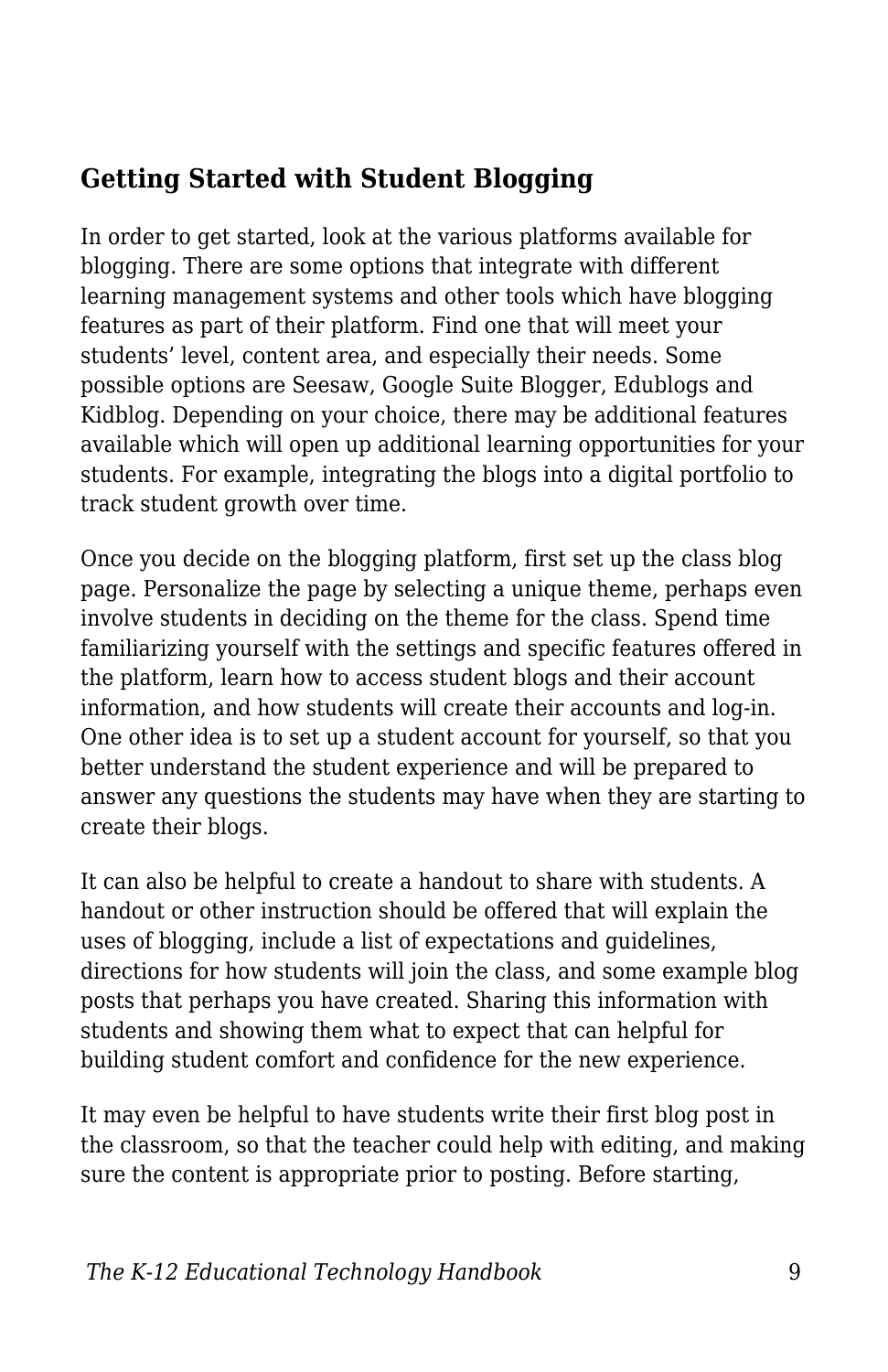spend some time talking about possible prompts, how often they will blog, who the audience will be, length and requirements for posts, etc. Let's go over these in a bit more detail.

#### **Frequency of Blogging**

How often should your students blog? Ask students to discuss how often would they like to visit a blog and read up something that is important to them. Typically readers might like to see something new every few days, so writing a blog post more than once a week would be a good idea. Some topics might lend themselves to greater frequency, such as science and school activities.

Give them a scenario to brainstorm. If a Student Council member had a blog, what activities would he/she blog about? If the school's Yearbook editors had a blog what would they like to communicate, or highlight through the year?

Students enjoy the chance to be creative and have choices, and will probably be excited about having options for choosing their own themes, fonts, and more, which will help build some motivation to write. Move around the classroom, facilitate while the students set up their account, personalize their page and begin their writing.

#### **Writing for a Specific Audience**

This is an area often overlooked, because there are many bloggers that 'rant' with no consideration for what the reader might be interested in. Get students to come up with a list of who their readers might be. Ask them to go beyond general descriptions such 'Parents' and 'Friends.' Would the 'parents' be 'Parents of students who are new to the school?'

Make them understand that the tone of voice of their blog post should be respectful and relevant to their target audience. Would a post containing inside jokes, snide comments, or emojis inspire an older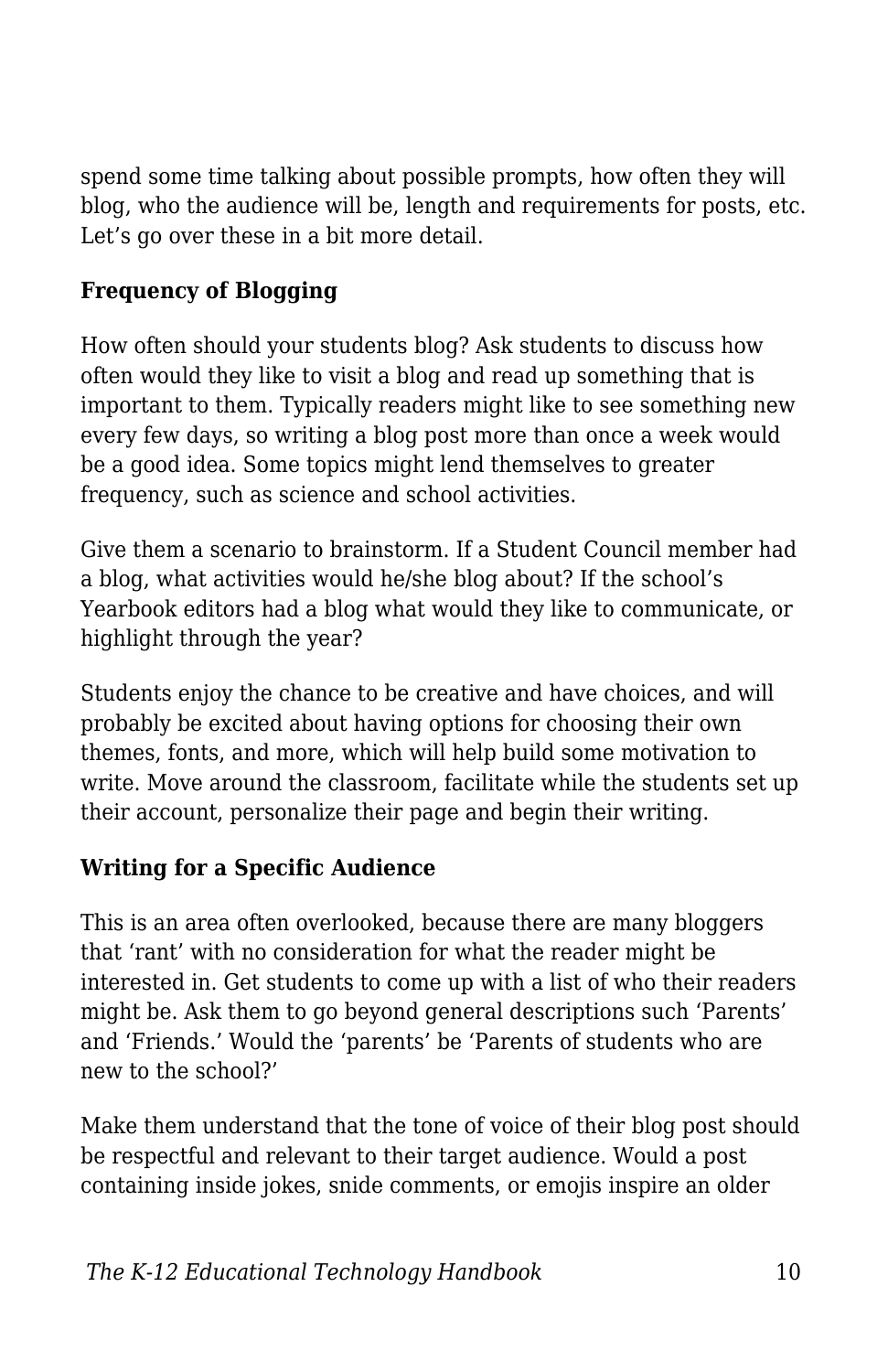reader (say a parent or a teacher) to return to the blog? Just like the tone of voice, the language and writing style needs to keep in mind the reader.

#### **Headlines**

As in any story, a blog post needs a strong title or headline. When you provide your prompt, as students decide on what angle to write about, ask them to consider an interesting title to their blog post. A title that would grab the attention of their Target Audience.

Students may not often have writing experience, or some 'media' background. Find a sample of blog posts and news stories, and analyze how the headline was crafted. What words grab their attention? What word combinations stand out? Some headlines use questions, some use declarative and somewhat shocking statements. A strong headline gives the content of a blog post plenty of potential.

## **Blogging for the First Time**

One way to have students start their writing in class is through the use of prompt responses. At the beginning, start small by instructing students how to join the class and have them begin responding to the teacher posts with meaningful discussion points. If you have time in class to do this, it is beneficial for their progress as the year moves forward.

Even before having the students enter their blogs on the platform, have them use pen and paper, provide a prompt and give maybe 10 minutes for writing. Giving students this opportunity to first practice on paper helps them become more comfortable with writing before publishing posts for a more public audience.

When you give them the prompt, briefly discuss the Target Audience, and remind them at this time to keep in mind who they are writing for. Once they have written, help them to learn to evaluate their work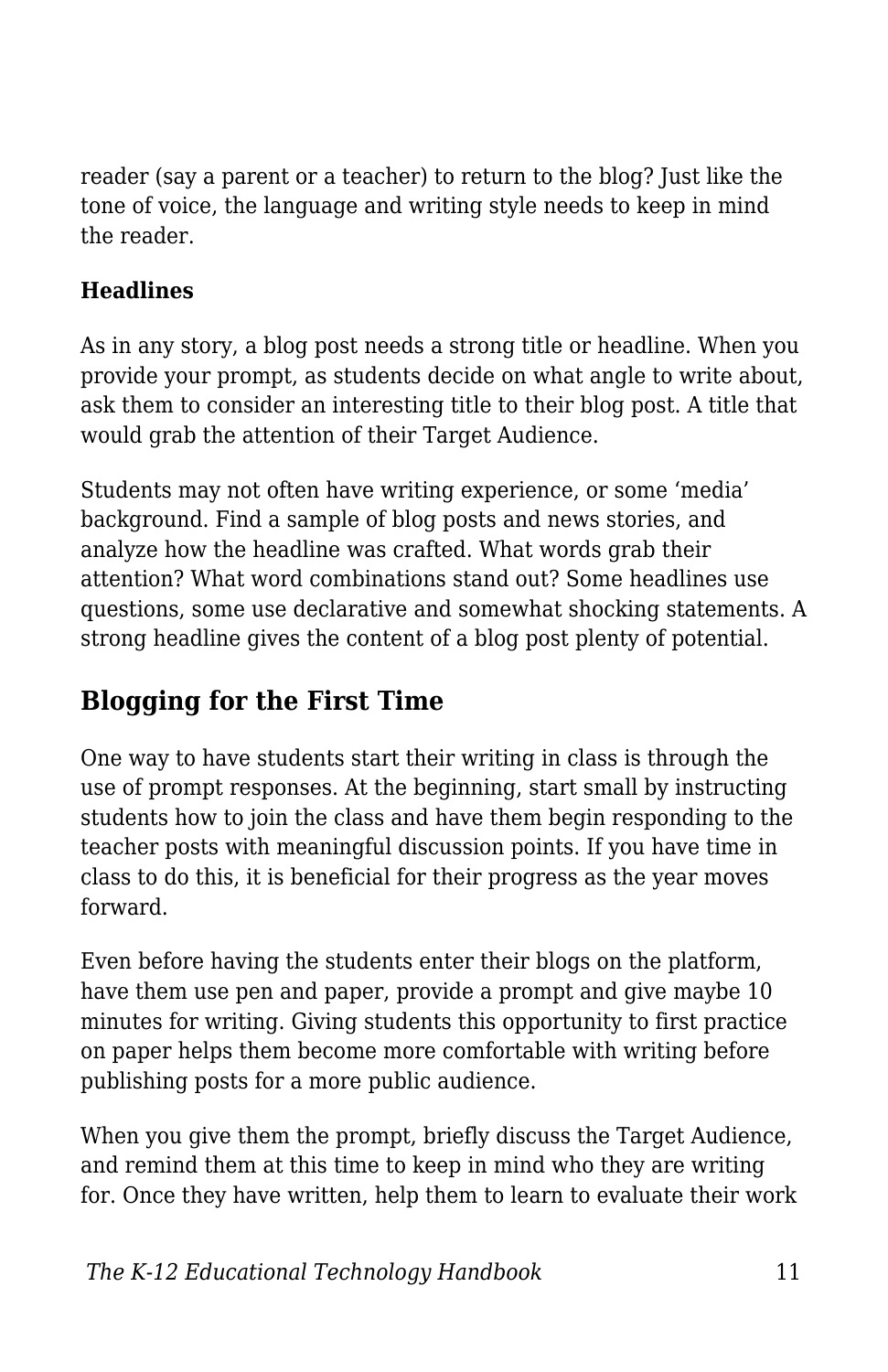and reflect on their writing. It will also help to reinforce the value in blogging as well as help the students to feel comfortable and confident in expressing their ideas. Perhaps even have students share their posts with a classmate and offer feedback to one another.

Once the responses have been written, give the students some time to use this writing as their first entry on the blogging site. By creating the first draft on paper, and then entering it as a blog post, they will have an opportunity to process the experience, to think, reflect and become familiar with how the activity will be.

Once you get the students set up and hopefully excited for blogging, it will be a continuous work in progress. Students will continue to express concerns, but we need to just provide the support, and emphasize that it is okay to take risks, and accept challenges, and work through. Blogging is a tremendous benefit for many critical skills for students. Through blogging, students develop their online presence and digital citizenship skills, it promotes communication, collaboration, creativity and critical thinking. It enables students to build comfort and confidence in a safe space, for sharing their ideas. By having students read peers' blogs, it can help to build relationships within the classroom. It helps educators to better understand the student needs and interests and will enhance the communication that takes place.

### **Blogging Activities for Student Buy-In**

#### **Storytelling with Blogging**

Blogging can be a good way to learn about students and become familiar with one's peers. It takes the first few weeks of school to get to know one another and become comfortable in the classroom. An idea for a different way to start the year is by using blogging as a way to learn about student backgrounds, interests, and learning needs. It is also a good way to develop an understanding of student skills in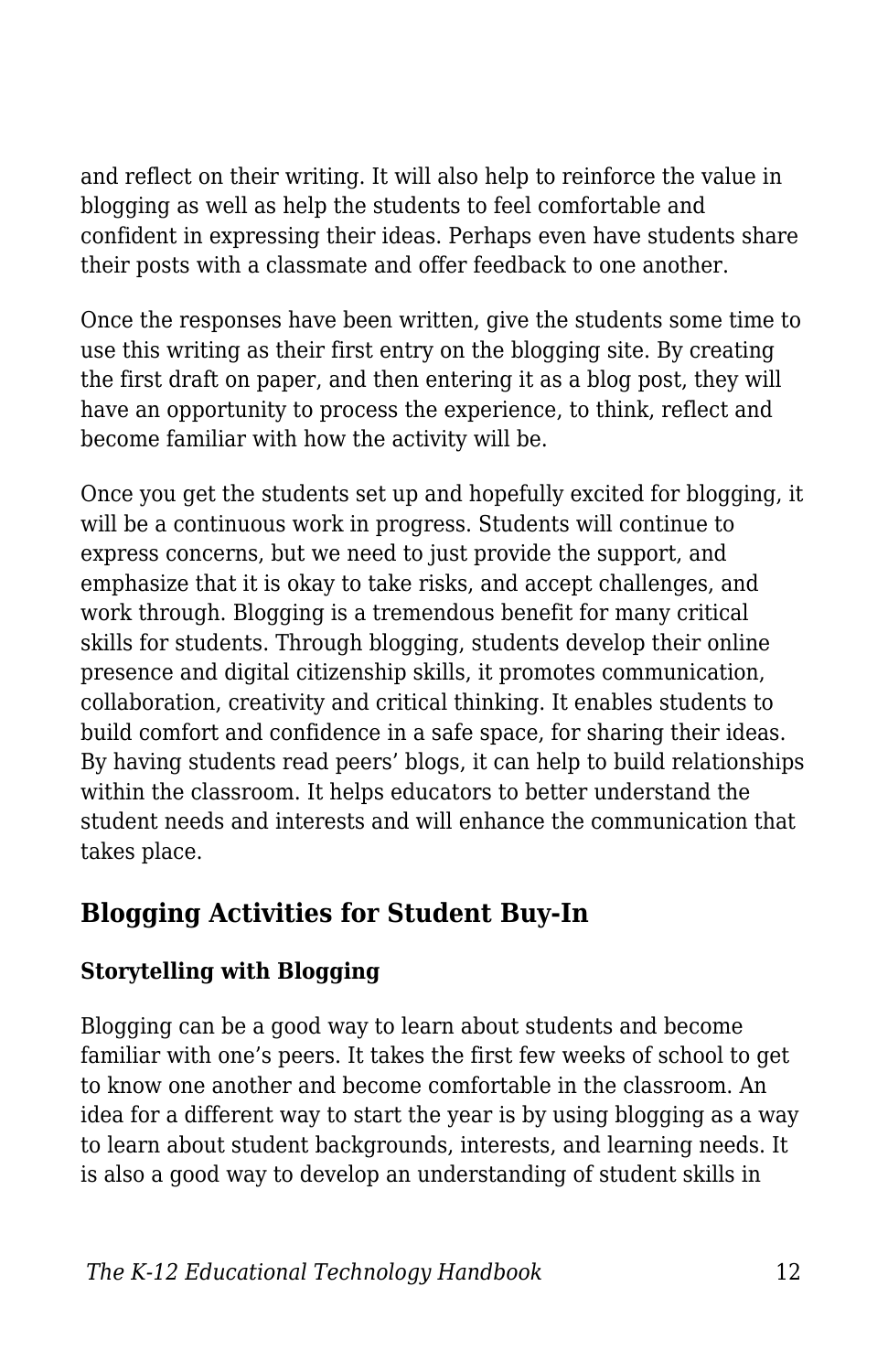writing.

#### **Starting Prompt Examples**

One way to get to know students is through "icebreakers." However, not everyone is a fan of doing the traditional icebreakers, so perhaps trying something a little different might help. At the beginning of the year, sharing a survey with students or having them write about themselves on paper, without writing their name, and then having classmates guess, can also be a fun way to foster classroom relationships.

Another idea is to focus on a particular concept or create a prompt as a means of reviewing content material covered from the previous school year. A prompt done in this way can be very informative for determining the content that needs to be reviewed, and offer insight as to how to provide individualized instruction for each student.

Blogging provides a highly interactive way for teachers and students to convey information and show understanding. It promotes student voice and encourages students to feel comfortable in expressing their ideas in a safe learning environment.

#### **E-penpals with Blogging**

Another great activity to get students excited about blogging is connecting with an e-penpal through a site like [ePals](https://www.epals.com/#/connections) [\[https://edtechbooks.org/-Td\]](https://www.epals.com/#/connections) or through a teacher you know at another school. When students know that their blogs will be read by peers outside of their own school, they typically become more excited and engaged in the blogging process. This can be particularly engaging when you give students freedom to choose what they can write about from a variety topics.

While having a digital penpal can be great, you'll also want to make sure your students are familiar with the basic of digital citizenship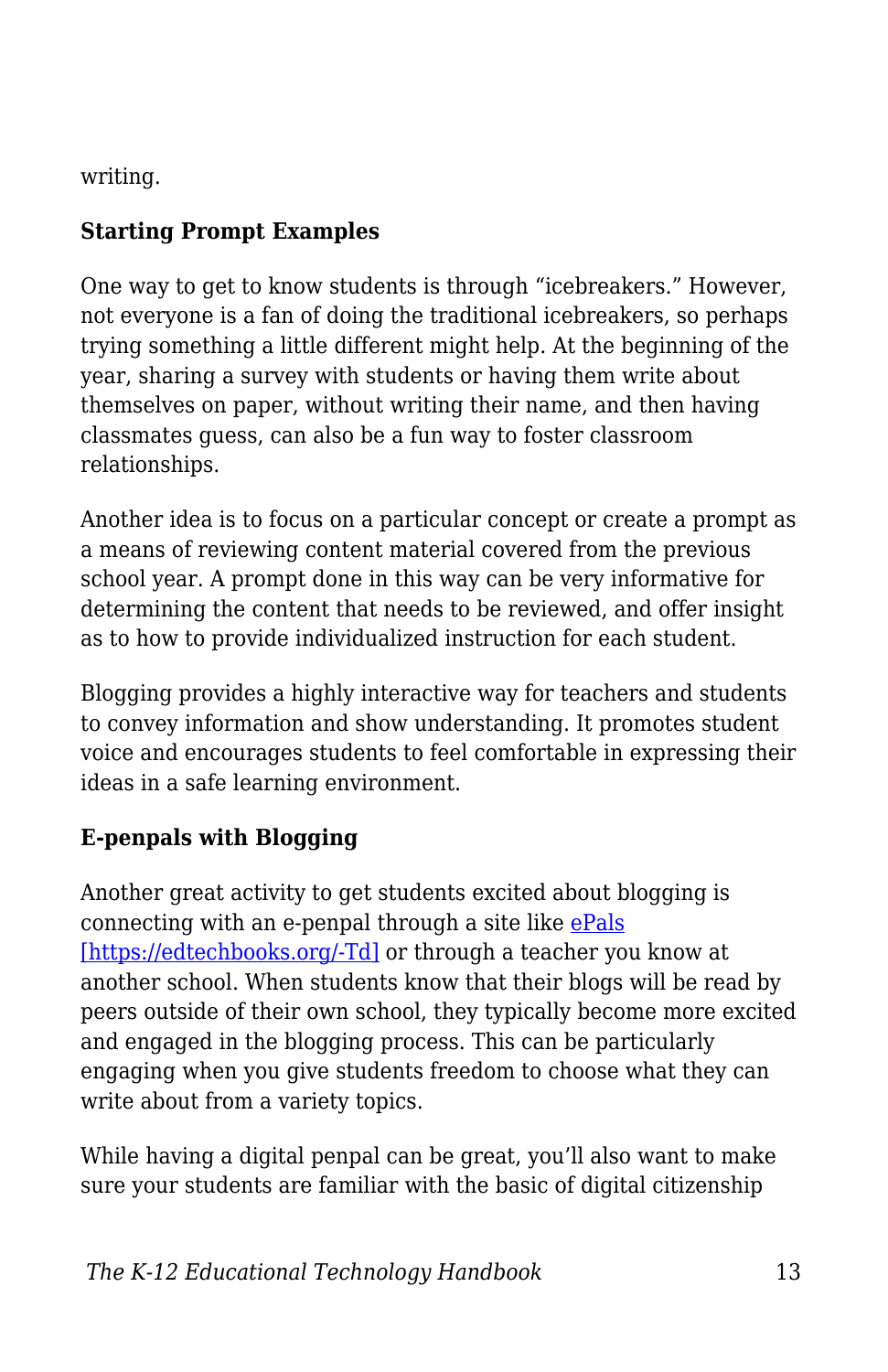(outlined below) so that they know how to appropriately and respectfully interact with their digital peers. Using a site like [Kidblog](https://kidblog.org/home/) [\[https://kidblog.org/home/\]](https://kidblog.org/home/) can also be beneficial because it allows the teacher to approve every blog post and comment that is submitted before it can be posted online for others to see.

## **Student Privacy Concerns**

Any time your students post anything online, there are serious considerations that must be taken. If students (particularly K-8) are posting in a public location, they should never be posting personally identifiable information that could allow a stranger online to find out who they are.

Additionally, teachers should always take time to provide lessons and instruction on online safety prior to an internet-based activity. Many times, teachers assume that because students grew up with digital devices, they are familiar with online safety. However, this is often not the case, and the responsibility can sometimes fall on the classroom teacher to be the primary source of information on online safety for many students.

When teaching students about online privacy, [Common Sense Media](https://www.commonsense.org/education/digital-citizenship/privacy-and-security) [\[https://edtechbooks.org/-Jwp\]](https://www.commonsense.org/education/digital-citizenship/privacy-and-security) has a wonderful collection of resources for K-12 teachers. These lessons can be used to introduce students to the ideas of online safety, and can help make sure that students are ready for activities like blogging.

## **Blogging and Digital Citizenship**

There are always concerns with digital citizenship when technology is involved and students are going to be creating and sharing content in the classroom. With the 9 elements of digital citizenship, there are several which are directly related to blogging and should be addressed at the beginning as well as on a continued basis to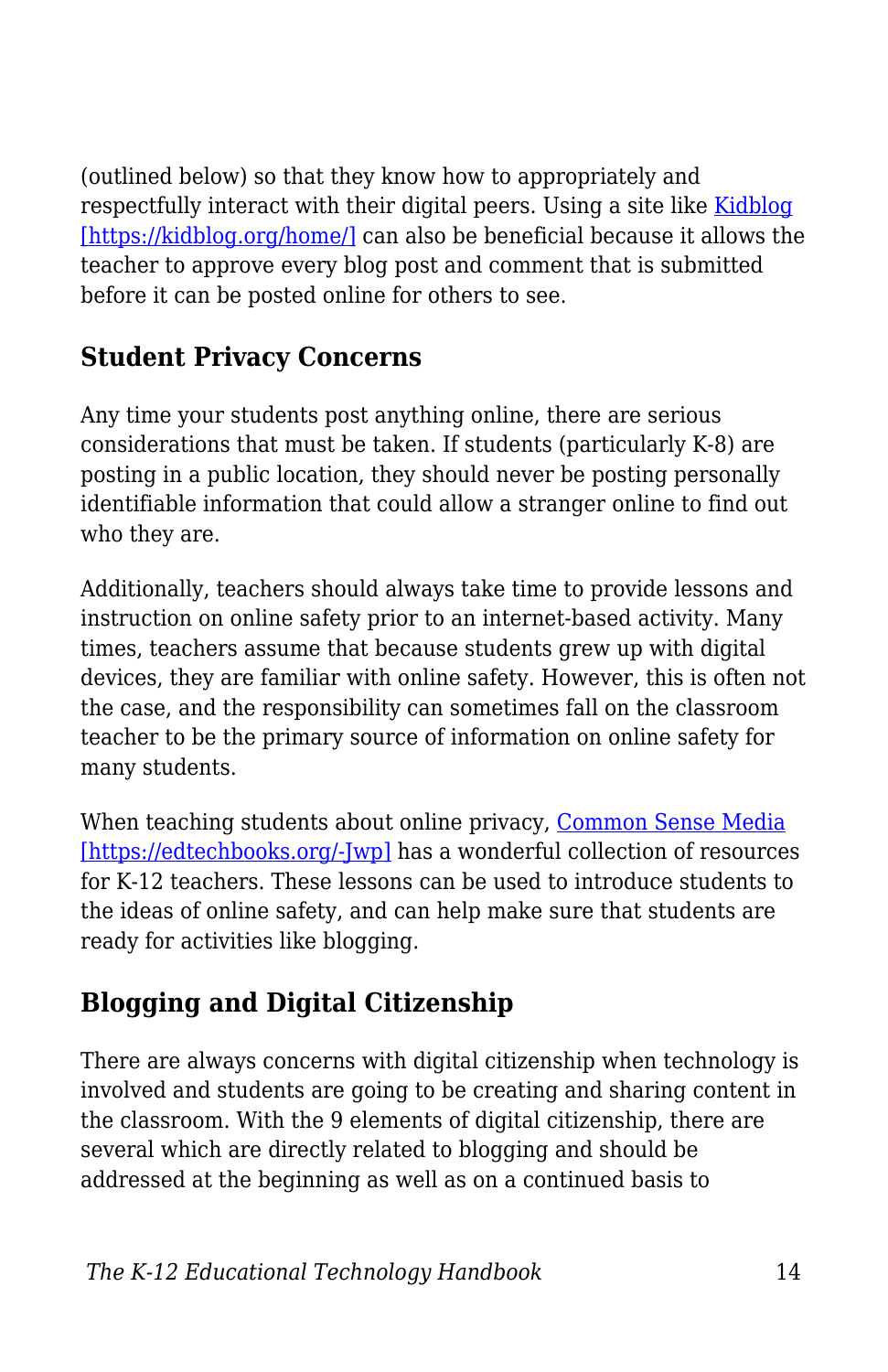reinforce the expectations throughout the year.

As educators we want to promote digital literacy for the students and make sure that students understand how to use the technology, how to access their blogs and cite information they use in their posts. There should be a focus on digital etiquette and how to properly interact with others, what is considered appropriate behavior and communication in the online learning environment. It is important to spend enough time setting up the expectations and guidelines to make sure that students are interacting in ways which promote digital citizenship.

Students need to learn to respect others and also to think about the information that they are sharing about themselves, to respect privacy of others and to represent themselves in an appropriate manner online. Providing examples of how to create strong passwords, maintain security and to be safe online are very important parts of lessons on digital citizenship that should be included when starting to blog in the classroom.

## **Academic Benefits of Blogging**

There are many academic and personal benefits to blogging. In terms of the "21st century skills", blogging promotes critical thinking, collaboration, communication and creativity. When used in the classroom, blogging provides opportunities for students to work on these and the 5th "C" content, and publish their ideas for authentic audiences.

As a blogger, a student has the benefit of improving their communicative skills, expanding vocabulary, becoming better with grammar, for a few examples. Depending on the content area, blogging is helpful for students to learn to write in a specific way whether it be persuasive text or a narrative for example.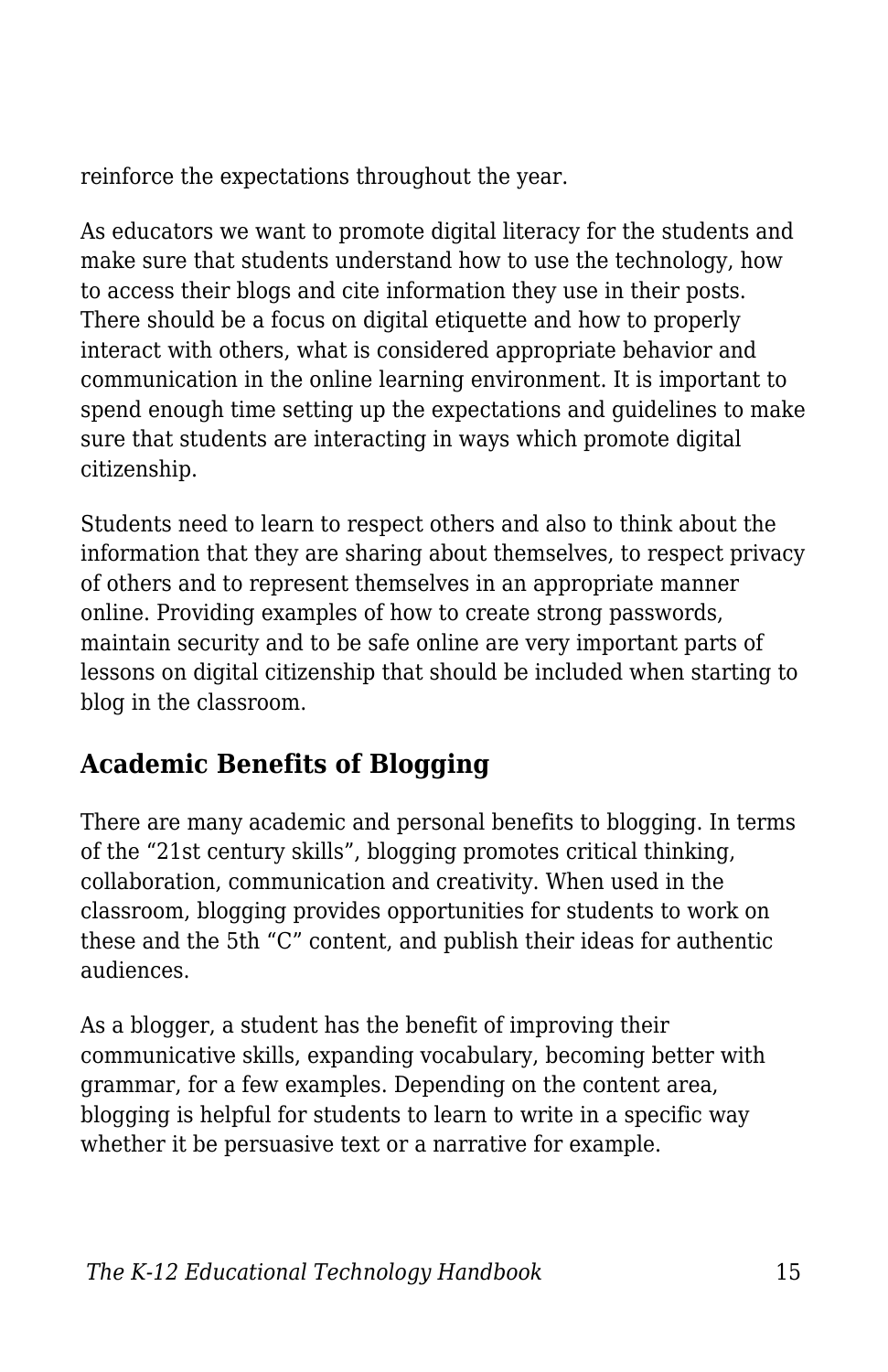Blogging and providing opportunities for students to read and provide feedback to one another, opens up the communication and collaboration in the classroom, leading to greater student confidence and building a supportive learning environment. Students can share ideas and experiences, learning more from each other. Blogging enables you to write freely about your ideas and thoughts, and you can choose to share them or you can keep them private, but the end result is that you have a way to express yourself, be creative and can then use it as a means for personal growth and reflection. In addition to these benefits, it promotes student autonomy in learning and can lead to higher student engagement.

## **Working with Young Students (K-3)**

#### **Age Specific Considerations**

Blogging with students in the primary grades requires a different approach. While many of the academic goals are the same, younger students require scaffolds that older students may not. Students in this age group need help with organizing and producing their posts. They may also need technical assistance. These extra steps may sound complicated, but as with many things in this age group the key is in managing student routines.

In order to reduce technical challenges, consider using **Easyblog** [\[https://easyblog.org/\]](https://easyblog.org/) as your blogging platform. The set up is straightforward and the interface is easy for young students to navigate. The free platform also has an iPad app that can be used to facilitate blogging in a situation with limited access, such as the one iPad classroom. Signing into the blog by choosing your picture is something that even the youngest students can do.

Help students to organize their writing by providing *[graphic](https://www.eduplace.com/kids/hme/k_5/graphorg/)* [organizers \[https://edtechbooks.org/-QSW\]](https://www.eduplace.com/kids/hme/k_5/graphorg/) or blog post templates. A fill in the blank template may be the difference between getting a blog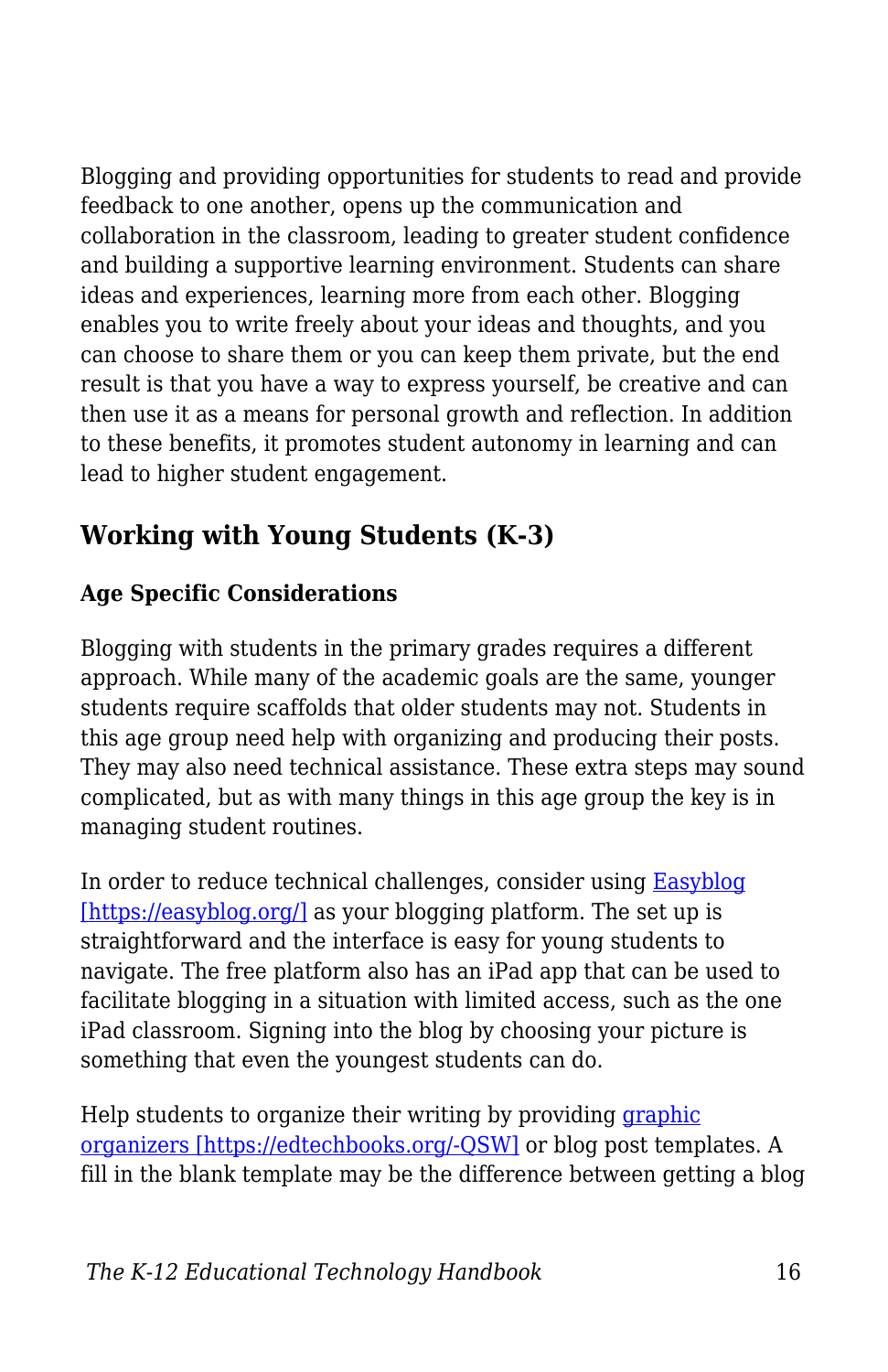post from a young writer or a group of words. At this age the audience for most posts would be family members, so remind students that their posts should say what they did, show what they know, and share how they feel. In this way they will stay on track when writing and will also inform their families about class activities.

While writing is a creative process, one cannot escape the fact that our youngest students may not yet have mastered the mechanics letter formation. They will need assistance in order to produce a blog post. Blogging would be a great activity for parent volunteers or peer tutors from an intermediate grade to help with. Also, consider enabling speech recognition on student devices or voice typing in Google Docs to allow students to draft their posts.

How technical, organizational and production challenges are resolved may be impacted by a number of factors. Grade level, available technology and class routines will each affect how blogging is set up in a primary grade classroom.

#### **Implementation Ideas**

There are many ways to implement blogging in the primary grades. Some may choose to use blogging as a morning warm up or as a center activity. In grades K or 1, consider composing a post together as part of your morning routine. Fill in a graphic organizer or post template as a group and the teacher can post it on a class blog. In a third grade class, the "student of the day" might be responsible to compose and post to the class blog.

Blogging could also be used as a review activity for any curricular subject. For reading, students can share vocabulary words they have learned, responses to reading selections, or even reading comprehension exercise such as an illustrated sentence. Mathematics applications can be equally simple: illustrated word problems, observations about patterns and shapes or explanations about data sets. Science allows for posts on seasons and other cycles or class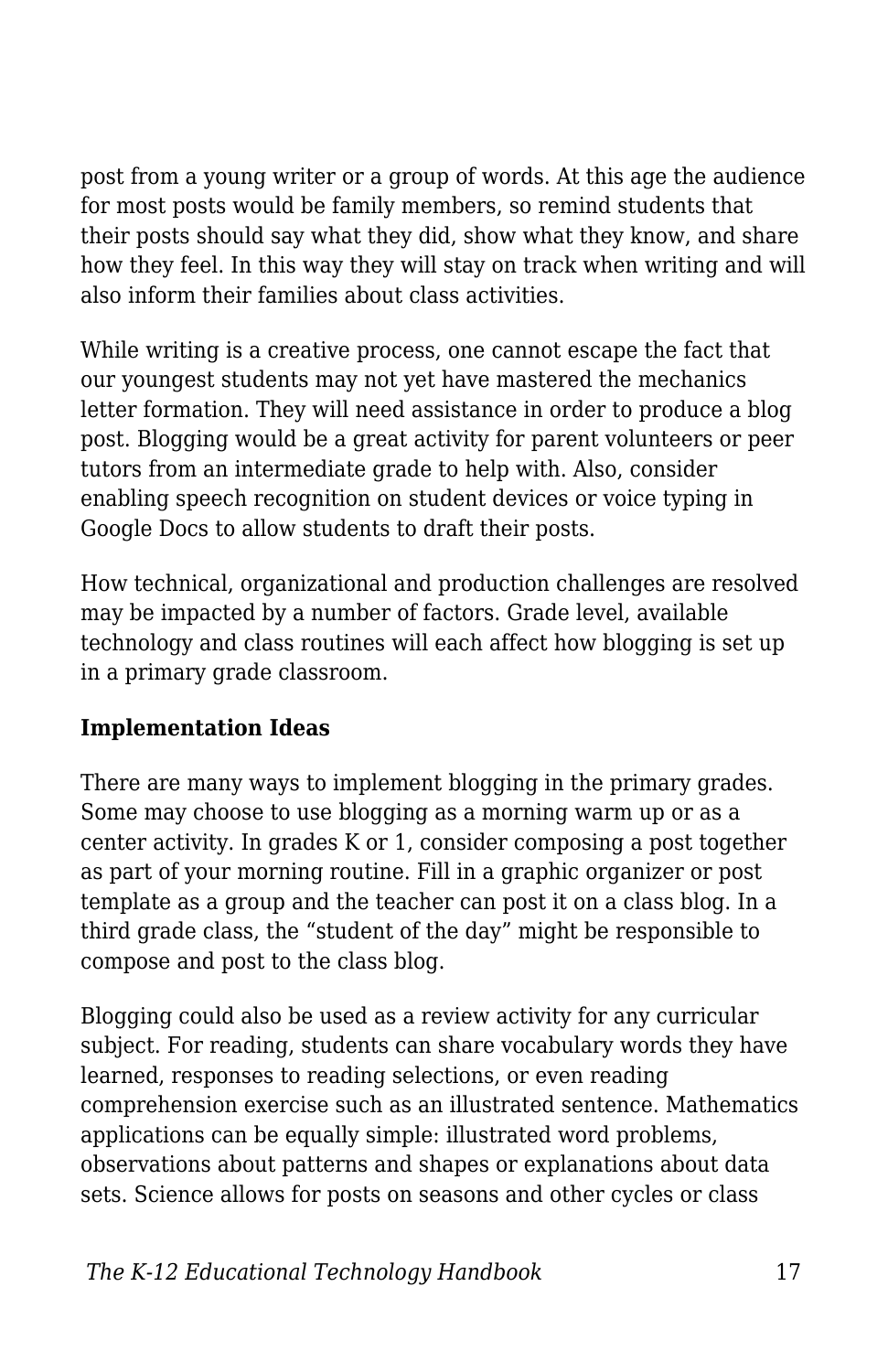experiments and observations. Holidays and other celebrations, important people and even geography would all be appropriate social studies content to base blog posts on.

Differentiation should also be a part of the plan when setting up your blog. You may choose to create a [choice menu](https://daretodifferentiate.wikispaces.com/Choice+Boards) [\[https://edtechbooks.org/-tPi\]](https://daretodifferentiate.wikispaces.com/Choice+Boards) for blog posts to allow students of differing abilities to represent themselves at their best. Perhaps a blog posts does not need to be typed, but could be recorded via [vocaroo \[http://vocaroo.com/\]](http://vocaroo.com/) or [soundcloud \[https://soundcloud.com/\]](https://soundcloud.com/) allowing for the occasional audio post or podcast. A student might be allowed to create a slideshow from images submitted by their classmates to accompany their blog post rather than use their own art.

## **Conclusion**

Now that you're familiar with the blogging basics, you're ready for the next step! If you're a teacher who is planning on creating a blog for yourself, start thinking about your audience, your content, and the type of platform you'd like to use. If you're ready to introduce blogging to your students, check and see if any other teachers in your school have already started a blogging program so you can see what's working for them. You can also check out these great resources to find additional ideas and support on your blogging journey!

## **Additional Resources**

- [Edutopia Blogging in the 21st-Century Classroom](https://www.edutopia.org/blog/blogging-in-21st-century-classroom-michelle-lampinen) [\[https://edtechbooks.org/-pxT\]](https://www.edutopia.org/blog/blogging-in-21st-century-classroom-michelle-lampinen)
- [TeachHub A Beginner's Guide to Student Blogging](http://www.teachhub.com/beginners-guide-student-blogging) [\[https://edtechbooks.org/-oYC\]](http://www.teachhub.com/beginners-guide-student-blogging)